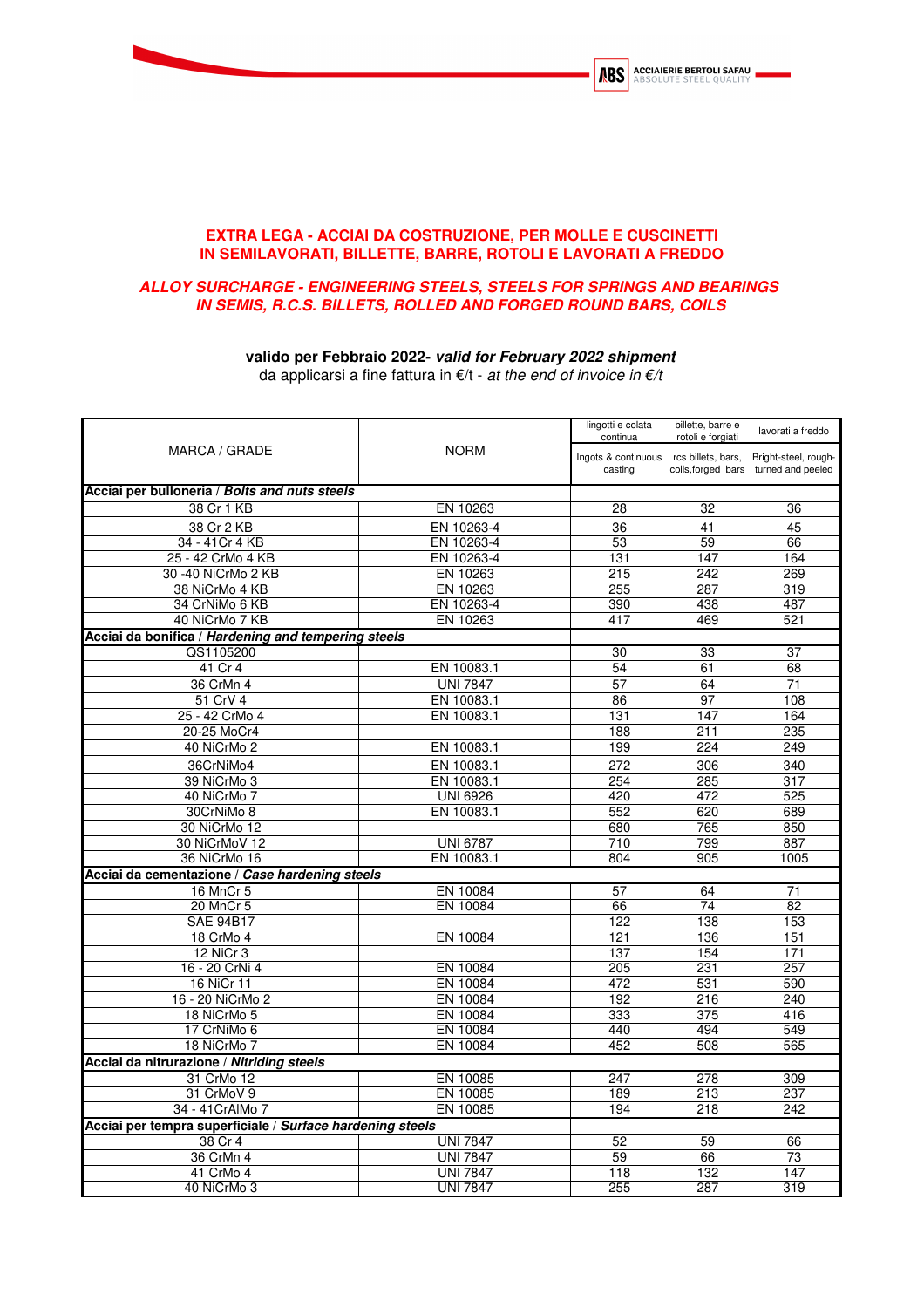| MARCA / GRADE                                          | <b>NORM</b>            | lingotti e colata<br>continua          | billette, barre e<br>rotoli e forgiati | lavorati a freddo                    |
|--------------------------------------------------------|------------------------|----------------------------------------|----------------------------------------|--------------------------------------|
|                                                        |                        | Ingots & continuous rcs billets, bars, |                                        | Bright-steel, rough-                 |
|                                                        |                        | casting                                |                                        | coils, forged bars turned and peeled |
| Acciai alte temperature / Creep resisting steels       |                        |                                        |                                        |                                      |
| 16 Mo 5                                                | EN 10216               | 203                                    | 228                                    | 253                                  |
| 14 CrMo 3                                              | EN 10216               | 230                                    | 259                                    | 288                                  |
| 18 CrMoSi 4                                            | EN 10222<br>EN 10222.2 | 259<br>429                             | 291<br>483                             | 324<br>536                           |
| 11 CrMo 9 10<br>16 CrMo 20 5                           | EN 10216.2             | 359                                    | 404                                    | 448                                  |
| Acciai basse temperature / Steels for low temperatures |                        |                                        |                                        |                                      |
| 18 Ni 14                                               | EN 10216-4             | 566                                    | 636                                    | 707                                  |
| X 12 Ni 09                                             | EN10222-4              | 1446                                   | 1627                                   | 1808                                 |
| Acciai per cuscinetti / Bearing steels                 |                        |                                        |                                        |                                      |
| 100 Cr 6                                               | EN 683.17              | 62                                     | 70                                     | 78                                   |
| 100 CrMo 7                                             | EN 683.17              | 156                                    | 175                                    | 195                                  |
| 100 CrMn 4                                             | EN 683.17              | 49                                     | 55                                     | 61                                   |
| Acciai per molle / Spring steels                       |                        |                                        |                                        |                                      |
| 48 - 60 Si 7                                           | EN 10089               | 74                                     | 83                                     | 92                                   |
| 60 SiCr 8                                              | EN 10089               | 92                                     | 104                                    | 115                                  |
| 52 SiCrNi 5                                            | EN 10089               | 183                                    | 206                                    | 229                                  |
| 45 SiCrMo 6<br>55 Cr 3                                 | EN 10089<br>EN 10089   | 149<br>44                              | 168<br>50                              | 187<br>55                            |
| 50 CrV 4                                               | EN 10089               | 84                                     | 95                                     | 106                                  |
| 51 CrMoV 4                                             | EN 10089               | 150                                    | 168                                    | 187                                  |
| Acciai microlegati / Micro-alloyed steels              |                        |                                        |                                        |                                      |
| 19 - 46 MnV 6                                          | EN 10267               | 54                                     | 60                                     | 67                                   |
| 19 - 46 MnVS 6                                         | EN 10267               | 57                                     | 64                                     | 72                                   |
| 38MnSiVS6                                              |                        | 63                                     | $\overline{71}$                        | 79                                   |
| D25M6                                                  |                        | 60                                     | 68                                     | $\overline{75}$                      |
| 48MnV3                                                 |                        | $\overline{39}$                        | 44                                     | 49                                   |
| Acciai vari / Other steels                             |                        |                                        |                                        |                                      |
| 1.0038                                                 | <b>S235JR</b>          | 8                                      | 9                                      | 10                                   |
| 1.0432                                                 | C <sub>21</sub>        | 16                                     | 18                                     | 20                                   |
| 1.0460<br>1.0482                                       | <b>P250GH</b><br>19Mn5 | 10<br>35                               | 11<br>40                               | 12<br>44                             |
| 1.0503                                                 | C45                    | 10                                     | 11                                     | 12                                   |
| 1.0511                                                 | C40                    | 10                                     | 11                                     | 12                                   |
| 1.0528                                                 | C30                    | 10                                     | 11                                     | $\overline{12}$                      |
| 1.0535                                                 | C <sub>55</sub>        | 11                                     | 13                                     | 14                                   |
| 1.0540                                                 | $\overline{C50}$       | 11                                     | $\overline{13}$                        | 14                                   |
| 1.0553                                                 | S355J0                 | $\overline{29}$                        | 33                                     | 36                                   |
| 1.0565                                                 | <b>P355NH</b>          | 19                                     | 22                                     | 24                                   |
| 1.0566                                                 | P355NL1                | 20                                     | 22                                     | 24                                   |
| 1.0570<br>1.0577                                       | S355J2G3<br>S355J2     | 21<br>27                               | 23<br>31                               | 26<br>34                             |
| 1.0715                                                 | 11SMn30                | 18                                     | $\overline{20}$                        | $\overline{22}$                      |
| 1.0721                                                 | 10S20                  | $\overline{21}$                        | $\overline{23}$                        | $\overline{26}$                      |
| 1.0726                                                 | 35S20                  | 17                                     | 19                                     | 21                                   |
| 1.0764                                                 | 36SMn14                | $\overline{23}$                        | $\overline{26}$                        | $\overline{29}$                      |
| 1.1108                                                 | 10Mn4                  | $\overline{25}$                        | $\overline{28}$                        | $\overline{31}$                      |
| 1.1121                                                 | C10E                   | 17                                     | 19                                     | 21                                   |
| 1.1127                                                 | 38Mn6                  | 32                                     | 36                                     | 40                                   |
| 1.1132                                                 | C15E2C                 | 17                                     | 19                                     | $\overline{21}$                      |
| 1.1140<br>1.1141                                       | C15R<br>C15E           | 16<br>16                               | 18<br>18                               | 20<br>20                             |
| 1.1160                                                 | 22Mn6                  | 33                                     | $\overline{38}$                        | 42                                   |
| 1.1167                                                 | 36Mn5                  | 21                                     | 23                                     | $\overline{26}$                      |
| 1.1181                                                 | C35E                   | $\overline{17}$                        | 19                                     | $\overline{22}$                      |
| 1.1191                                                 | C45E/CK45              | 19                                     | 21                                     | $\overline{23}$                      |
| 1.1197                                                 | $25$ MnV5              | 39                                     | 44                                     | 49                                   |
| 1.1201                                                 | C45R                   | 10                                     | 11                                     | 12                                   |
| 1.1206                                                 | C50E                   | $\overline{11}$                        | $\overline{13}$                        | $\overline{14}$                      |
| 1.1213                                                 | <b>CF53</b>            | 8                                      | 9                                      | 10                                   |
| 1.1219<br>1.1221                                       | C56E2<br>C60E          | $\overline{11}$<br>$\overline{20}$     | 13<br>23                               | 14<br>25                             |
| 1.1231                                                 | C67S                   | $\overline{20}$                        | $\overline{23}$                        | $\overline{25}$                      |
| 1.1236                                                 | C66D2                  | 13                                     | 15                                     | $\overline{17}$                      |
| 1.1241                                                 | C50R                   | 11                                     | 13                                     | 14                                   |
| 1.1301                                                 | 19MnVS6                | $\overline{54}$                        | 60                                     | 67                                   |
| 1.1302                                                 | 30MnVS6                | $\overline{57}$                        | 64                                     | 72                                   |
| 1.1303                                                 | 38MnVS6                | 59                                     | 66                                     | 74                                   |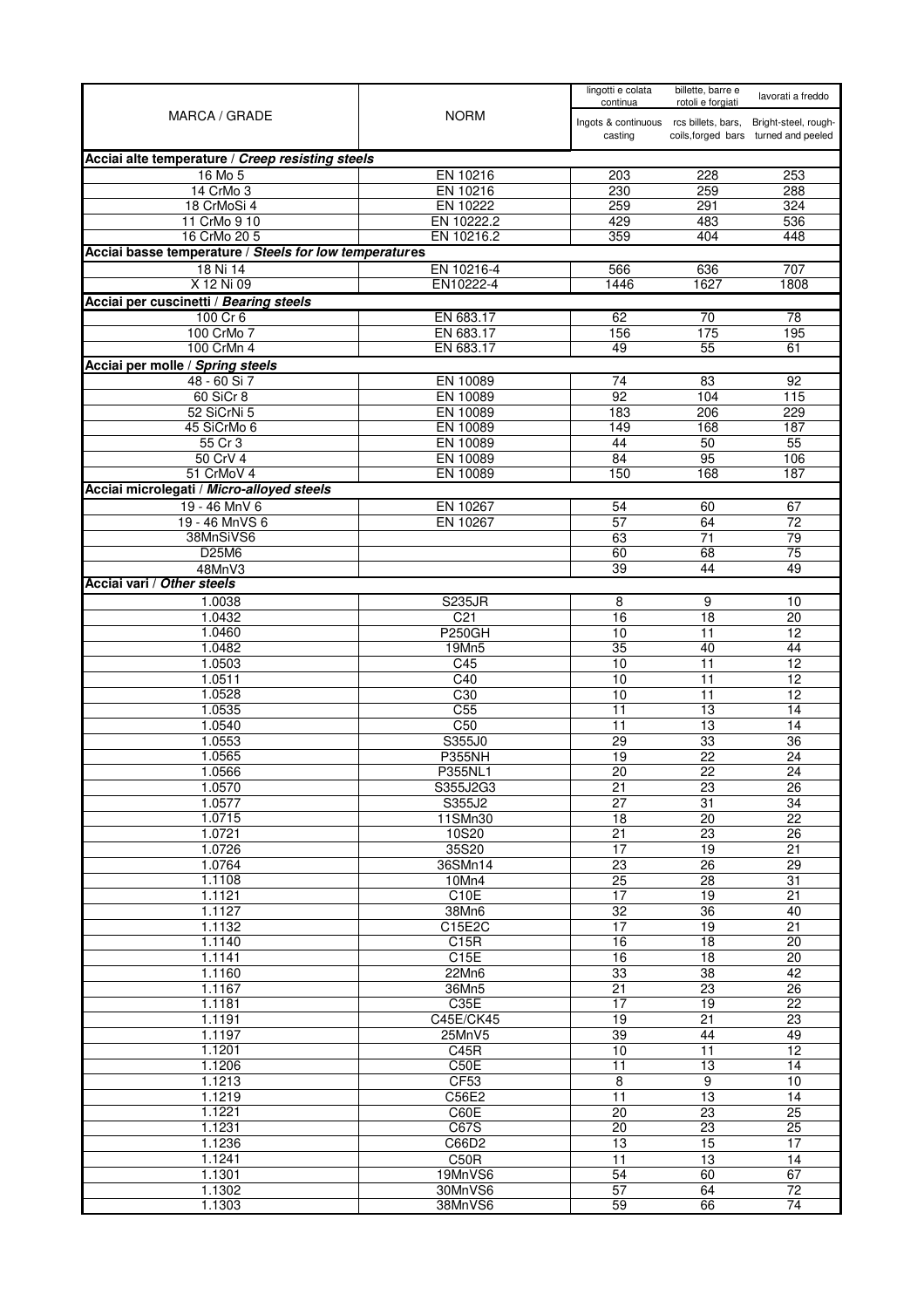| MARCA / GRADE    | <b>NORM</b>                     | lingotti e colata<br>continua                     | billette, barre e<br>rotoli e forgiati | lavorati a freddo                                            |
|------------------|---------------------------------|---------------------------------------------------|----------------------------------------|--------------------------------------------------------------|
|                  |                                 | Ingots & continuous rcs billets, bars,<br>casting |                                        | Bright-steel, rough-<br>coils, forged bars turned and peeled |
| 1.1304           | 46MnVD6                         | 58                                                | 65                                     | 73                                                           |
| 1.1305           | 46MnVS3                         | 52                                                | 59                                     | 65                                                           |
| 1.2007<br>1.2067 | 70Cr2<br>102Cr6                 | 42<br>62                                          | 47<br>70                               | 52<br>$\overline{78}$                                        |
| 1.2242           | 59CrV4                          | 74                                                | $\overline{83}$                        | 92                                                           |
| 1.2826           | 60MnSiCr4                       | 57                                                | 64                                     | 71                                                           |
| 1.3505           | 100Cr6                          | 62                                                | $\overline{70}$                        | 78                                                           |
| 1.3520           | 100CrMnSi6-4                    | 103                                               | 116                                    | 129                                                          |
| 1.3531           | 16CrNiMo6                       | 408                                               | 459                                    | 510                                                          |
| 1.3536           | 100CrMo7-3                      | 171<br>141                                        | 192                                    | 214                                                          |
| 1.3537<br>1.3538 | 100CrMo7<br>100CrMo7-4          | 230                                               | 158<br>259                             | 176<br>288                                                   |
| 1.3539           | 100CrMnMoSi8-4-6                | 279                                               | 314                                    | 348                                                          |
| 1.4021           | X 20 Cr 13                      | 447                                               | 502                                    | 558                                                          |
| 1.4901           | X10CrWMoVNb9-2                  | 1159                                              | 1223                                   | 1449                                                         |
| 1.4903           | X10CrMoVNb9-1                   | 674                                               | 759                                    | 843                                                          |
| 1.5066           | 30Mn5<br>38MnSi4                | 29                                                | 33                                     | 37                                                           |
| 1.5120<br>1.5216 | 17MnV6                          | 48<br>59                                          | 54<br>67                               | 60<br>74                                                     |
| 1.5217           | 20MnV6                          | 58                                                | 66                                     | $\overline{73}$                                              |
| 1.5223           | 42MnV7                          | 52                                                | 59                                     | 65                                                           |
| 1.5231           | 38MnSiVS5                       | 63                                                | 71                                     | 79                                                           |
| 1.5232           | 27MnSiVS6                       | 64                                                | $\overline{72}$                        | $\overline{80}$                                              |
| 1.5233           | 44MnSiVS6                       | 64                                                | 72                                     | 80                                                           |
| 1.5243           | $42MnSiV3 - 3$                  | 70                                                | $\overline{79}$                        | $\overline{88}$                                              |
| 1.5415<br>1.5423 | 16Mo3<br>16Mo5                  | 118<br>194                                        | 133<br>218                             | 148<br>242                                                   |
| 1.5523           | 19MnB4                          | 15                                                | 17                                     | 19                                                           |
| 1.5526           | 30MNB4                          | 26                                                | $\overline{29}$                        | $\overline{32}$                                              |
| 1.5527           | 40MnB4                          | 35                                                | 39                                     | 43                                                           |
| 1.5532           | 38MnB5                          | 20                                                | $\overline{22}$                        | 25                                                           |
| 1.5662           | X 8 Ni 9                        | 1443                                              | 1623                                   | 1804                                                         |
| 1.5708<br>1.5715 | 12NiCr3<br>16NiCrS4             | 128<br>205                                        | 144<br>231                             | 160<br>257                                                   |
| 1.5752           | 15NiCr13                        | 563                                               | 633                                    | 703                                                          |
| 1.5810           | 18 NiCr 5-4                     | 260                                               | 293                                    | 325                                                          |
| 1.5918           | 17 CrNi 6-6                     | 308                                               | 346                                    | 384                                                          |
| 1.6510           | 39 NiCrMo 3                     | 238                                               | 268                                    | 297                                                          |
| 1.6511<br>1.6522 | 36 CrNiMo 4<br>20 NiCrMo 2      | 286<br>182                                        | 322<br>205                             | 358<br>228                                                   |
| 1.6523           | 20 NiCrMo 2-2                   | 191                                               | 215                                    | 238                                                          |
| 1.6526           | 20NiCrMoS2-2                    | 184                                               | 207                                    | 230                                                          |
| 1.6527           | 20NiCrMo3                       | 222                                               | 250                                    | 277                                                          |
| 1.6541           | 23 MnNiCrMo 52                  | 206                                               | 232                                    | 258                                                          |
| 1.6562           | 40 NiCrMo 8-4                   | 456                                               | 513                                    | 570                                                          |
| 1.6563           | 41 NiCrMo 7-3-2                 | 420                                               | 472                                    | 525                                                          |
| 1.6566<br>1.6580 | 17 NiCrMo 6-4<br>30 CrNiMo 8    | 333<br>552                                        | 375<br>620                             | 416<br>689                                                   |
| 1.6582           | 34 CrNiMo 6                     | 372                                               | 419                                    | 466                                                          |
| 1.6587           | 18 CrNiMo 7-6                   | 440                                               | 494                                    | 549                                                          |
| 1.6657           | 14 NiCrMo 13-4                  | 688                                               | 774                                    | 860                                                          |
| 1.6758           | 23 MnNiMoCr 5-4                 | 378                                               | 426                                    | 473                                                          |
| 1.6782<br>1.6959 | 16NiCrMo12-6<br>35 NiCrMoV 12-5 | 650<br>744                                        | 731<br>837                             | 812<br>930                                                   |
| 1.7016           | 17Cr3                           | 48                                                | 54                                     | 60                                                           |
| 1.7033           | 34Cr4                           | 54                                                | 61                                     | 68                                                           |
| 1.7034           | 37Cr4                           | 54                                                | 61                                     | 68                                                           |
| 1.7035           | 41Cr4                           | 54                                                | 61                                     | 68                                                           |
| 1.7039           | 41CrS4                          | 54                                                | 61                                     | 68                                                           |
| 1.7043           | 38Cr4                           | 54                                                | 61                                     | 68                                                           |
| 1.7076<br>1.7077 | 32CrB4<br>36CrB4                | 45<br>48                                          | 51<br>54                               | 56<br>60                                                     |
| 1.7117           | 52SiCrNi5                       | 183                                               | 206                                    | 229                                                          |
| 1.7131           | 16 MnCr 5                       | 58                                                | 65                                     | 72                                                           |
| 1.7137           | 60 MnCrB 3                      | 47                                                | 53                                     | 59                                                           |
| 1.7139           | 16 MnCrS 5                      | $\overline{58}$                                   | 65                                     | 72                                                           |
| 1.7147           | 20 MnCr 5                       | 66                                                | 74                                     | $\overline{82}$                                              |
| 1.7148           | 30MnCrB4-2                      | 66                                                | 74                                     | 82<br>82                                                     |
| 1.7149           | 20 MnCrS 5                      | 66                                                | 74                                     |                                                              |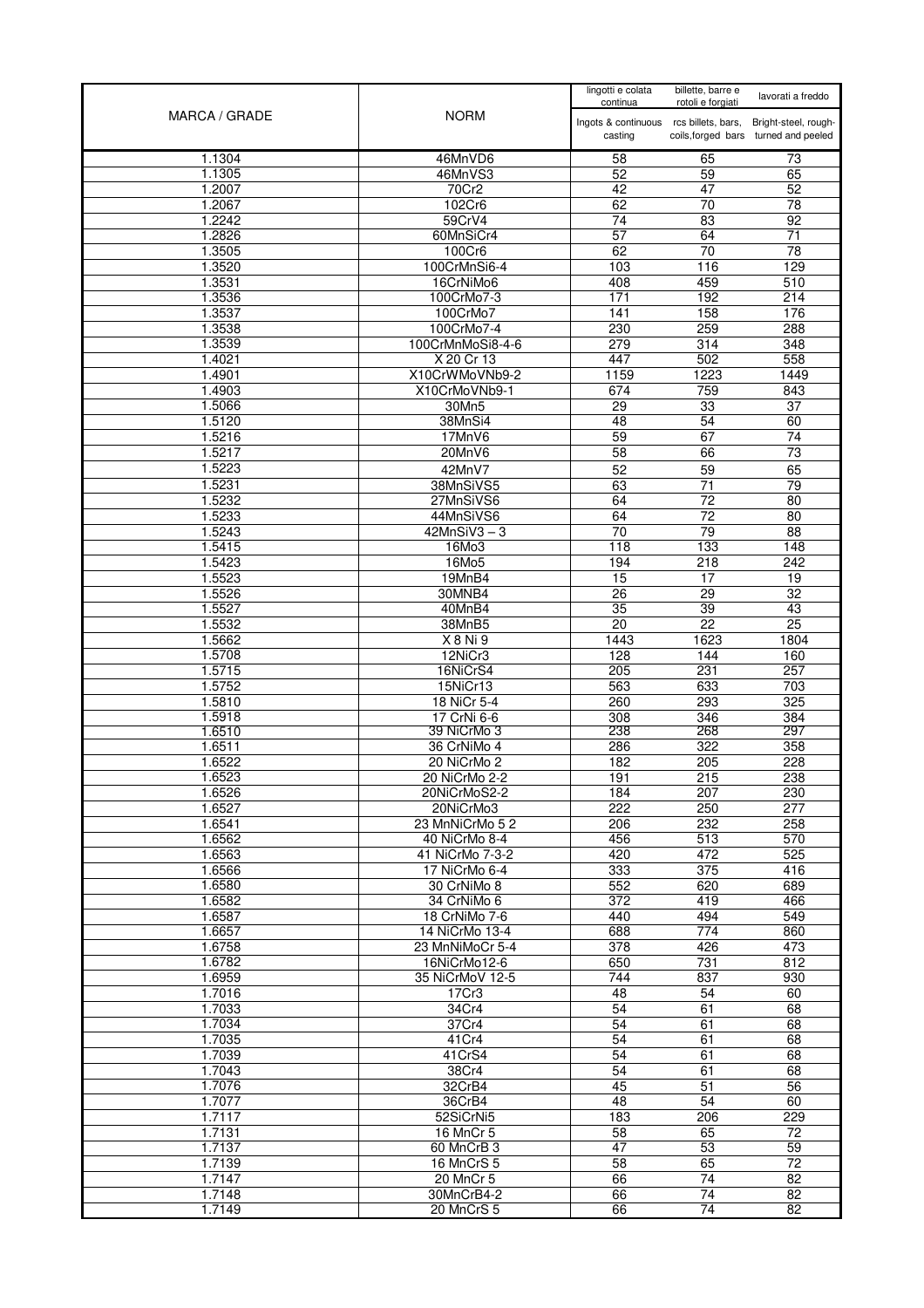|                         |                                 | lingotti e colata<br>continua                     | billette, barre e<br>rotoli e forgiati | lavorati a freddo                                            |
|-------------------------|---------------------------------|---------------------------------------------------|----------------------------------------|--------------------------------------------------------------|
| MARCA / GRADE           | <b>NORM</b>                     | Ingots & continuous rcs billets, bars,<br>casting |                                        | Bright-steel, rough-<br>coils, forged bars turned and peeled |
| 1.7160                  | 16 MnCrB 5                      | 48                                                | 54                                     | 60                                                           |
| 1.7168                  | 18 MnCrB 5                      | 60                                                | 68                                     | 75                                                           |
| 1.7176                  | 55Cr3                           | 54                                                | 61                                     | 68                                                           |
| 1.7177<br>1.7182        | 60Cr3                           | 37                                                | 42<br>$\overline{38}$                  | 46<br>42                                                     |
| 1.7185                  | 27 MnCrB 5 2<br>33 MnCrB 5 2    | 34<br>35                                          | 39                                     | 44                                                           |
| 1.7213                  | 25 CrMoS 4                      | 120                                               | $\frac{1}{135}$                        | 150                                                          |
| 1.7216                  | 30 CrMo 4                       | 123                                               | 138                                    | 153                                                          |
| 1.7218                  | 25CrMo4                         | 131                                               | 147                                    | 164                                                          |
| 1.7220                  | 34 CrMo 4                       | 131                                               | 147                                    | 164                                                          |
| 1.7223                  | 41 CrMo 4                       | 131                                               | 147                                    | 164                                                          |
| 1.7225<br>1.7226        | 42CrMo4<br>34 CrMoS 4           | 131<br>131                                        | 147<br>147                             | 164<br>164                                                   |
| 1.7227                  | 42 CrMoS 4                      | 131                                               | 147                                    | 164                                                          |
| 1.7228                  | 50 CrMo 4                       | 131                                               | 147                                    | 164                                                          |
| 1.7243                  | 18 CrMo 4                       | 121                                               | 136                                    | 151                                                          |
| 1.7311                  | 20CrMo2                         | 156                                               | 175                                    | 195                                                          |
| 1.7319                  | 20 MoCrS 3                      | 163                                               | 183                                    | 204                                                          |
| 1.7321                  | 20 MoCr 4                       | 185                                               | 208                                    | 231                                                          |
| 1.7323                  | 20 MoCrS 4                      | 185                                               | 208                                    | 231                                                          |
| 1.7325<br>1.7326        | 25 MoCr 4<br>25 MoCrS 4         | 188<br>188                                        | 211<br>211                             | 235<br>235                                                   |
| 1.7335                  | 13 CrMo 4-5                     | 195                                               | 219                                    | 244                                                          |
| 1.7337                  | 16 CrMo 4-4                     | 203                                               | 228                                    | 254                                                          |
| 1.7362                  | X12CrMo5                        | 351                                               | 395                                    | 439                                                          |
| 1.7380                  | 10 CrMo 9 10                    | 424                                               | 477                                    | 530                                                          |
| 1.7383                  | 11 CrMo 9-10                    | 425                                               | 478                                    | 531                                                          |
| 1.7386                  | X 12 CrMo 9 1                   | 669                                               | 752                                    | 836                                                          |
| 1.7701                  | 52CrMoV4                        | 150                                               | 168                                    | 187                                                          |
| 1.7765<br>1.8062        | 32CrMoV12-10<br>46SiCrMo6       | 494<br>159                                        | 555<br>178                             | 617<br>198                                                   |
| 1.8159                  | 51CrV4                          | 86                                                | $\overline{97}$                        | 108                                                          |
| 1.8161                  | 58 CrV 4                        | 82                                                | 92                                     | 103                                                          |
| 1.8201                  | 7CrWVMoNb9-6                    | 179                                               | 201                                    | 224                                                          |
| 1.8515                  | 31 CrMo 12                      | 240                                               | 270                                    | 300                                                          |
| 1.8519                  | 31 CrMoV 9                      | 189                                               | 213                                    | 237                                                          |
| 1.8550<br>1.8871        | 34 CrAINi 7-10<br><b>P460QH</b> | 305<br>42                                         | 343<br>48                              | 381<br>53                                                    |
| 1.8901                  | S 460 N                         | 214                                               | 241                                    | 268                                                          |
| 1.8905                  | P 460 N                         | 142                                               | 160                                    | 178                                                          |
| 1.8907                  | <b>StE 500</b>                  | 172                                               | 193                                    | 215                                                          |
| 1.8915                  | P460NL1                         | 151                                               | 170                                    | 188                                                          |
| 1.8928                  | <b>S690QL</b>                   | 333                                               | 375                                    | 416                                                          |
| 92145<br>92216          |                                 | 62<br>66                                          | 69<br>74                               | $\overline{77}$<br>82                                        |
| 92421                   |                                 | 200                                               | 225                                    | 250                                                          |
| 92520                   |                                 | 333                                               | $\overline{375}$                       | 416                                                          |
| 92523                   |                                 | $\overline{275}$                                  | 310                                    | 344                                                          |
| 0078 A                  |                                 | 187                                               | 211                                    | 234                                                          |
| 1 E 1286                |                                 | 71                                                | 80                                     | 89                                                           |
| 1.1301-1.1302 mod       |                                 | 52                                                | 58                                     | 65                                                           |
| 107-38MnV5<br>108-C40Mn |                                 | 46<br>39                                          | 51<br>44                               | 57<br>49                                                     |
| 113-35CrB5              |                                 | 54                                                | 61                                     | 67                                                           |
| 123-35MnCrB5            |                                 | 51                                                | 58                                     | 64                                                           |
| 15CrNi6                 |                                 | 307                                               | 345                                    | 384                                                          |
| 18NCD4 RENAULT (C9)     |                                 | 228                                               | 256                                    | 285                                                          |
| 18M                     |                                 | 64                                                | 72                                     | 80                                                           |
| 1DRB<br>1E0028          |                                 | 81<br>23                                          | 91<br>26                               | 101<br>29                                                    |
| 1E0359                  |                                 | 18                                                | 20                                     | 23                                                           |
| 1E0042                  |                                 | $\overline{20}$                                   | 23                                     | 25                                                           |
| 1E0361A/B/C/D           |                                 | 19                                                | $\overline{22}$                        | 24                                                           |
| 1E0447                  |                                 | 53                                                | 60                                     | 66                                                           |
| 1E0490                  |                                 | 148                                               | 167                                    | 185                                                          |
| 1E0509                  |                                 | 120                                               | 135                                    | 150                                                          |
| 1E0621                  |                                 | $\overline{26}$                                   | $\overline{29}$                        | 32<br>$\overline{29}$                                        |
| 1E0669<br>1E0670        |                                 | 23<br>28                                          | 26<br>31                               | 35                                                           |
|                         |                                 |                                                   |                                        |                                                              |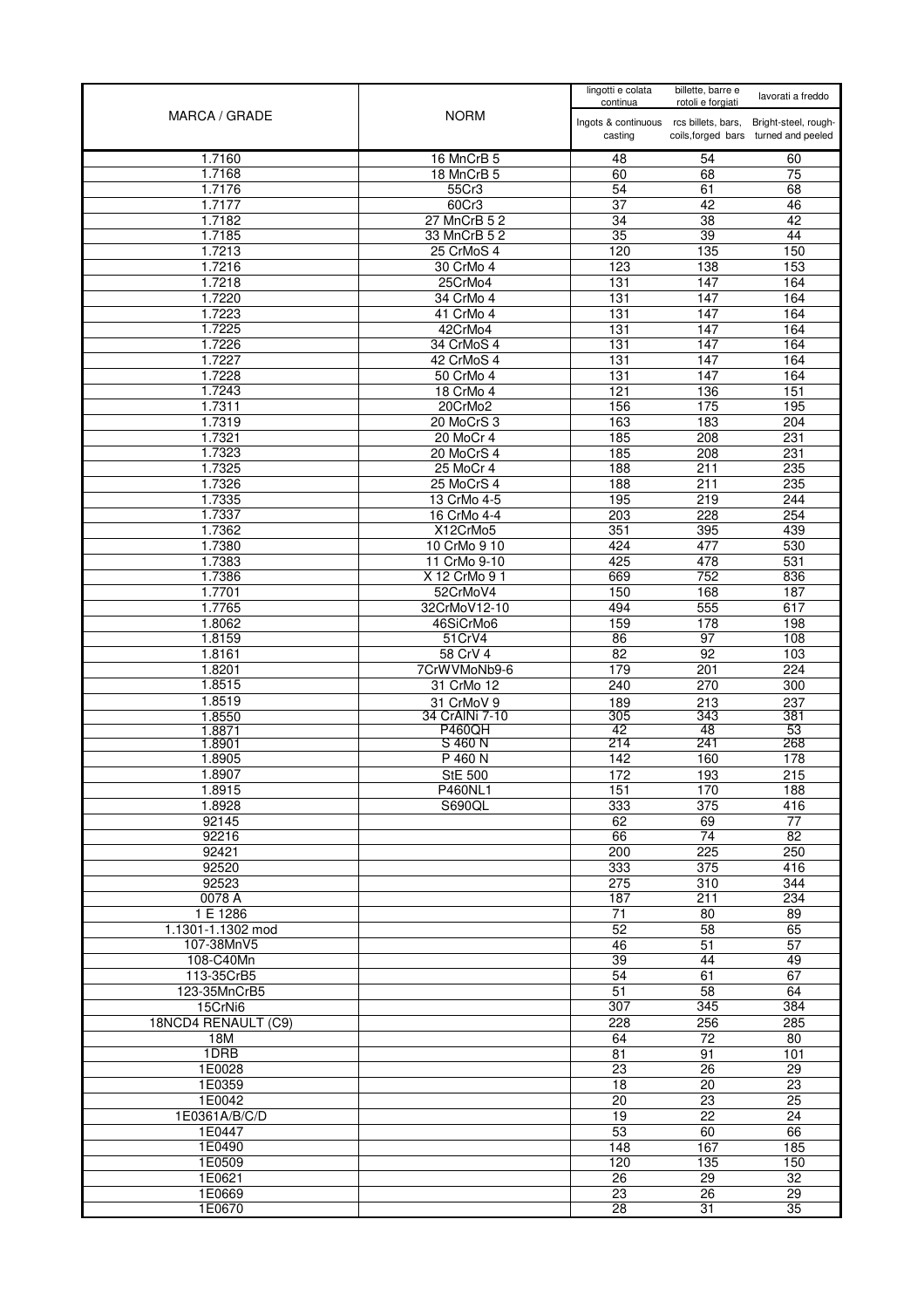| MARCA / GRADE                 | <b>NORM</b> | lingotti e colata<br>continua                     | billette, barre e<br>rotoli e forgiati | lavorati a freddo                                            |
|-------------------------------|-------------|---------------------------------------------------|----------------------------------------|--------------------------------------------------------------|
|                               |             | Ingots & continuous rcs billets, bars,<br>casting |                                        | Bright-steel, rough-<br>coils, forged bars turned and peeled |
| 1E0686                        |             | $\overline{28}$                                   | $\overline{32}$                        | $\overline{36}$                                              |
| 1E0769                        |             | 31                                                | $\overline{35}$                        | $\overline{38}$                                              |
| 1E0778                        |             | 132                                               | 149                                    | 165                                                          |
| 1E0873                        |             | 94                                                | 106                                    | 118                                                          |
| 1E0951                        |             | 93                                                | 105                                    | 117                                                          |
| 1E0996                        |             | 32                                                | 36                                     | 40                                                           |
| 1E0997                        |             | 100                                               | 112                                    | 125                                                          |
| 1E1013                        |             | 72                                                | 81                                     | 90                                                           |
| 1E1054<br>1E1058              |             | 155<br>136                                        | 175<br>153                             | 194<br>170                                                   |
| 1E1120                        |             | 94                                                | 106                                    | 117                                                          |
| 1E1201                        |             | 42                                                | 47                                     | 52                                                           |
| 1E1239A                       |             | 47                                                | 53                                     | 59                                                           |
| 1E1239C                       |             | 43                                                | 48                                     | 54                                                           |
| 1E1239D                       |             | 42                                                | 47                                     | 52                                                           |
| 1E1239F                       |             | $\overline{30}$                                   | $\overline{34}$                        | $\overline{38}$                                              |
| 1E1239G                       |             | $\overline{27}$                                   | 31                                     | 34                                                           |
| 1E1239L                       |             | 128                                               | 144                                    | 159                                                          |
| 1E1239O                       |             | 69                                                | $\overline{78}$                        | 86                                                           |
| 1E1286 - 1E1286B              |             | 71                                                | 80                                     | 89                                                           |
| 1E1287                        |             | 30                                                | 34                                     | 38                                                           |
| 1E1482<br>1E1497              |             | 33<br>49                                          | $\overline{37}$<br>$\overline{55}$     | 42<br>61                                                     |
| 1E1632                        |             | 42                                                | 48                                     | 53                                                           |
| 1E1671                        |             | 102                                               | 115                                    | 127                                                          |
| 1E1848                        |             | 120                                               | 135                                    | 149                                                          |
| 1E1887                        |             | 23                                                | 26                                     | 29                                                           |
| 1E1901                        |             | 62                                                | 70                                     | 78                                                           |
| 1E1962                        |             | 58                                                | 66                                     | $\overline{73}$                                              |
| 1E2757                        |             | 389                                               | 437                                    | 486                                                          |
| 1E2757 > 230                  |             | 626                                               | 704                                    | 783                                                          |
| 1E4146                        |             | 170                                               | 192                                    | 213                                                          |
| 1E4283                        |             | $\overline{20}$                                   | $\overline{22}$                        | $\overline{24}$                                              |
| 1E4336                        |             | 382                                               | 429                                    | 477                                                          |
| 1E4808<br>$S355+V$            |             | 45<br>36                                          | 50<br>40                               | 56<br>44                                                     |
| 1E1727                        |             | 187                                               | $\overline{211}$                       | 234                                                          |
| 1E1371                        |             | 242                                               | 272                                    | 302                                                          |
| 1E1158                        |             | 19                                                | 22                                     | 24                                                           |
| 1E4787                        |             | 421                                               | 473                                    | 526                                                          |
| 16NiCrMo12                    |             | 646                                               | 727                                    | 808                                                          |
| 20MNCR5F                      |             | 128                                               | 144                                    | 160                                                          |
| 20NiCr6                       |             | 272                                               | 306                                    | 340                                                          |
| 21CrMoV5.11                   |             | 455                                               | 511                                    | 568                                                          |
| 22MnV6                        |             | 92                                                | 103                                    | 115                                                          |
| 23CrMoB3                      |             | 152                                               | 171                                    | 190                                                          |
| 23MCD5<br>23MnNiCrMo5.2       |             | 134<br>224                                        | 150<br>252                             | 167<br>280                                                   |
| 25CRNIMO2                     |             | 271                                               | 305                                    | 339                                                          |
| 28 CDV5.08                    |             | 400                                               | 450                                    | 500                                                          |
| 30 Cr Si Mo V 663             |             | 226                                               | 254                                    | 282                                                          |
| 30CRMOV10F                    |             | 287                                               | 323                                    | 359                                                          |
| 30NiCrMoV7                    |             | 458                                               | 515                                    | 573                                                          |
| 33MNCRMOB5                    |             | 92                                                | 104                                    | 115                                                          |
| 35MNB5                        |             | 48                                                | 54                                     | 60                                                           |
| 37MNCRMOB5                    |             | 80                                                | 90                                     | 100                                                          |
| 39MNCRB6                      |             | 48                                                | 54                                     | 60                                                           |
| 368.6                         |             | 158                                               | 178                                    | 197                                                          |
| 40-45CrMo4+Ni                 |             | 203                                               | 228                                    | 254                                                          |
| 4130M                         |             | 159<br>86                                         | 179<br>97                              | 199<br>107                                                   |
| 41CrS4 Mod 27<br>42CrMo4 JMBK |             |                                                   |                                        | 205                                                          |
| 42CRMO4 MOD.                  |             | 164<br>220                                        | 185<br>248                             | 276                                                          |
| 42CrMo4 PBK                   |             | 139                                               | 156                                    | 173                                                          |
| 42CrMo4+Ni+V                  |             | 210                                               | 237                                    | 263                                                          |
| 4330                          |             | 507                                               | 571                                    | 634                                                          |
| 4330V                         |             | 628                                               | 706                                    | 785                                                          |
| 43crnimo4.6                   |             | 364                                               | 409                                    | 455                                                          |
| 4M                            |             | 88                                                | 99                                     | 110                                                          |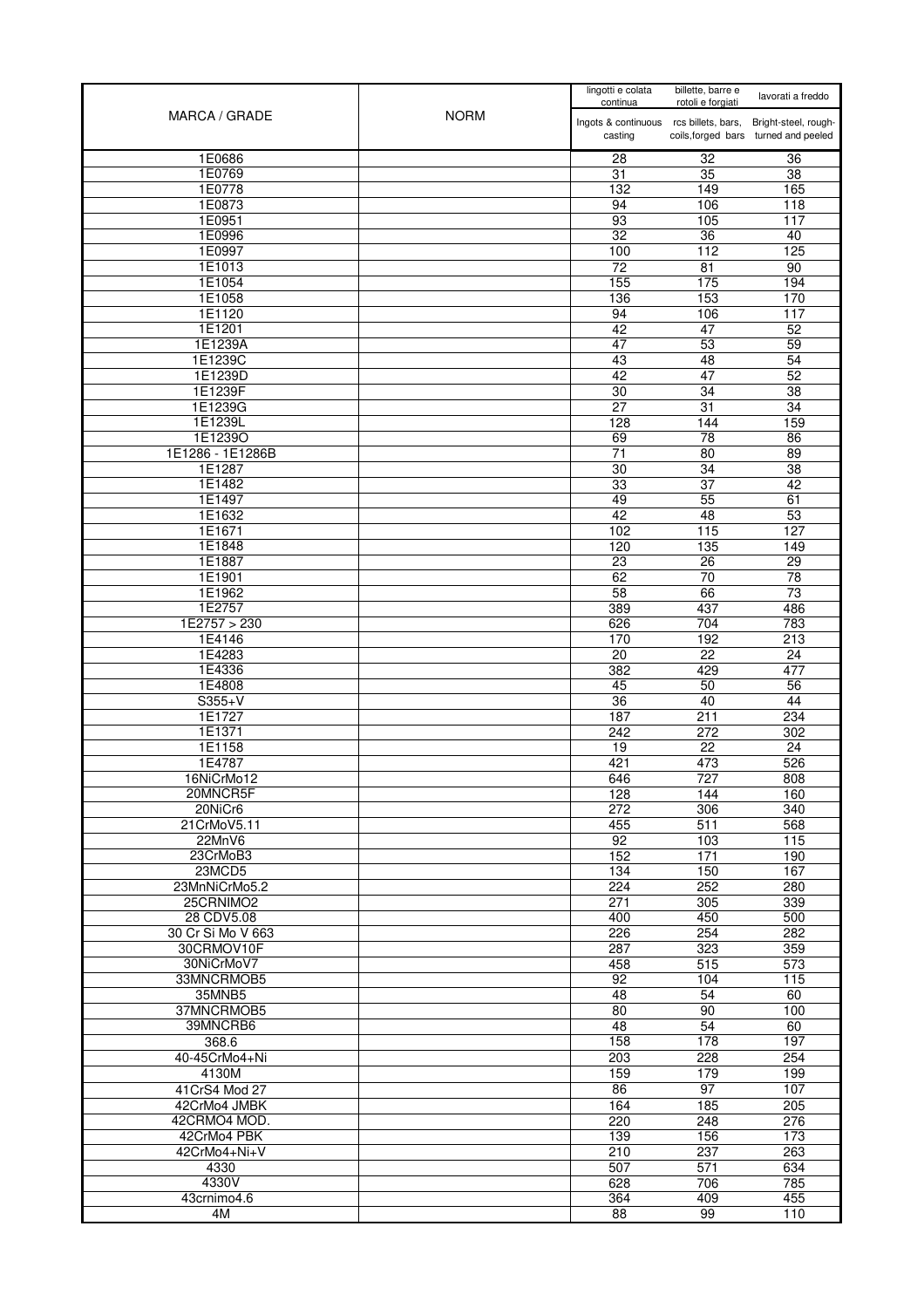|                                         |             | lingotti e colata<br>continua                     | billette, barre e<br>rotoli e forgiati | lavorati a freddo                                            |
|-----------------------------------------|-------------|---------------------------------------------------|----------------------------------------|--------------------------------------------------------------|
| MARCA / GRADE                           | <b>NORM</b> | Ingots & continuous rcs billets, bars,<br>casting |                                        | Bright-steel, rough-<br>coils, forged bars turned and peeled |
| 47TS2                                   |             | 37                                                | 41                                     | 46                                                           |
| 50NICR13                                |             | 563                                               | 633                                    | 703                                                          |
| 56NiCrMoV7                              |             | 505                                               | 568                                    | 632                                                          |
| 605M36                                  |             | 115                                               | 130                                    | 144                                                          |
| 8630/vgs                                |             | 345                                               | 388                                    | 431                                                          |
| 86B45H                                  |             | 176                                               | 198                                    | 221                                                          |
| 86CrMoV7                                |             | 161                                               | 181                                    | 201                                                          |
| 92523 Crown Wheel<br>92523 Pinion       |             | 275                                               | 310<br>307                             | 344<br>341                                                   |
| A 1041 F                                |             | 273<br>$\overline{32}$                            | $\overline{36}$                        | 40                                                           |
| A182 F1                                 |             | 202                                               | 228                                    | 253                                                          |
| A182 F22 MOD.                           |             | 422                                               | 474                                    | 527                                                          |
| A193 B16                                | <b>ASTM</b> | 275                                               | 309                                    | 343                                                          |
| A193 B7                                 |             | 131                                               | 147                                    | 164                                                          |
| A320 L7                                 |             | 183                                               | 206                                    | 229                                                          |
| A694 F65                                |             | 41                                                | 46                                     | 51                                                           |
| AISI 4140 MOD.80/110KSI                 |             | 140                                               | 158                                    | 175                                                          |
| AISI 4145 MOD. 125KSI                   |             | 190                                               | 214                                    | 238                                                          |
| Aisi 4130 MOD. R                        |             | 179                                               | 201                                    | 223                                                          |
| Aisi 4718                               |             | 310                                               | 349                                    | 388                                                          |
| <b>Aisi 4815</b>                        |             | 662                                               | 744                                    | 827                                                          |
| Aisi 8630 MOD                           |             | 329                                               | 371                                    | 412                                                          |
| AISI 8720                               |             | 199                                               | 224                                    | 249                                                          |
| AISI410                                 |             | 453                                               | 509                                    | 566                                                          |
| AMS 6418                                |             | 509                                               | 573                                    | 636                                                          |
| B222-5                                  |             | 109                                               | 123                                    | 136                                                          |
| B222-6(4122 MOD)<br>B222-7              |             | 97                                                | 109                                    | 121                                                          |
| B222-8                                  |             | 100<br>190                                        | 113<br>214                             | 125<br>238                                                   |
| <b>B30</b>                              |             | 37                                                | 41                                     | 46                                                           |
| B46-1                                   |             | 340                                               | 383                                    | 425                                                          |
| B63-1                                   |             | 229                                               | 258                                    | 287                                                          |
| B63-2 (V2525-60)                        |             | 227                                               | 256                                    | 284                                                          |
| <b>B79</b>                              |             | 231                                               | 260                                    | 289                                                          |
| $C50+MO$                                |             | 31                                                | $\overline{35}$                        | 39                                                           |
| D60SiMn5/A1                             |             | 70                                                | 79                                     | 88                                                           |
| F <sub>11</sub>                         |             | 211                                               | 237                                    | 264                                                          |
| F <sub>22</sub>                         |             | 411                                               | 463                                    | 514                                                          |
| F22 MOD                                 |             | 483                                               | 544                                    | 604                                                          |
| Grade 50R                               |             | 202                                               | 227                                    | 252                                                          |
| <b>HMS 60</b>                           |             | 353                                               | 397                                    | 442                                                          |
| <b>ITM 129</b>                          |             | 42                                                | 47                                     | 52                                                           |
| <b>JDM 4320</b><br>MTS 238 / SAE 1141/I |             | 398<br>34                                         | 448<br>39                              | 498<br>43                                                    |
| <b>P420 QH</b>                          |             | 175                                               | 197                                    | 219                                                          |
| PS30 SAE 4715                           |             | 333                                               | 375                                    | 725                                                          |
| <b>PS55</b>                             |             | 580                                               | 652                                    |                                                              |
| <b>PS65</b>                             |             | 51                                                | 58                                     | 64                                                           |
| <b>RES 10460</b>                        |             | 48                                                | $\overline{54}$                        | 60                                                           |
| RES166380                               |             | 99                                                | 112                                    | 124                                                          |
| S1060                                   |             | 506                                               | 570                                    | 633                                                          |
| <b>S460NL</b>                           |             | 108                                               | 121                                    | 135                                                          |
| SA 508 Gr. 3                            |             | 301                                               | 339                                    | 377                                                          |
| SA 765 Gr. 4                            |             | 66                                                | 74                                     | 83                                                           |
| SAE 1017 MOD                            |             | 29                                                | 33                                     | 36                                                           |
| <b>SAE 4130 MOD</b>                     |             | 192                                               | 217                                    | 241                                                          |
| <b>SAE 4320 JDM</b>                     |             | 413                                               | 464                                    | 516                                                          |
| <b>SAE 4820</b>                         |             | 667                                               | 751                                    | 834                                                          |
| <b>SAE 8620</b><br><b>SAE 8627H</b>     |             | 192<br>184                                        | 216<br>207                             | 240                                                          |
| <b>SAE 8822H</b>                        |             | 226                                               | 254                                    | 230<br>282                                                   |
| <b>STE460</b>                           |             | 102                                               | 115                                    | 127                                                          |
| <b>STE 690</b>                          |             | 341                                               | 384                                    | 427                                                          |
| <b>STE 690V</b>                         |             | 280                                               | 315                                    | 350                                                          |
|                                         |             |                                                   |                                        |                                                              |